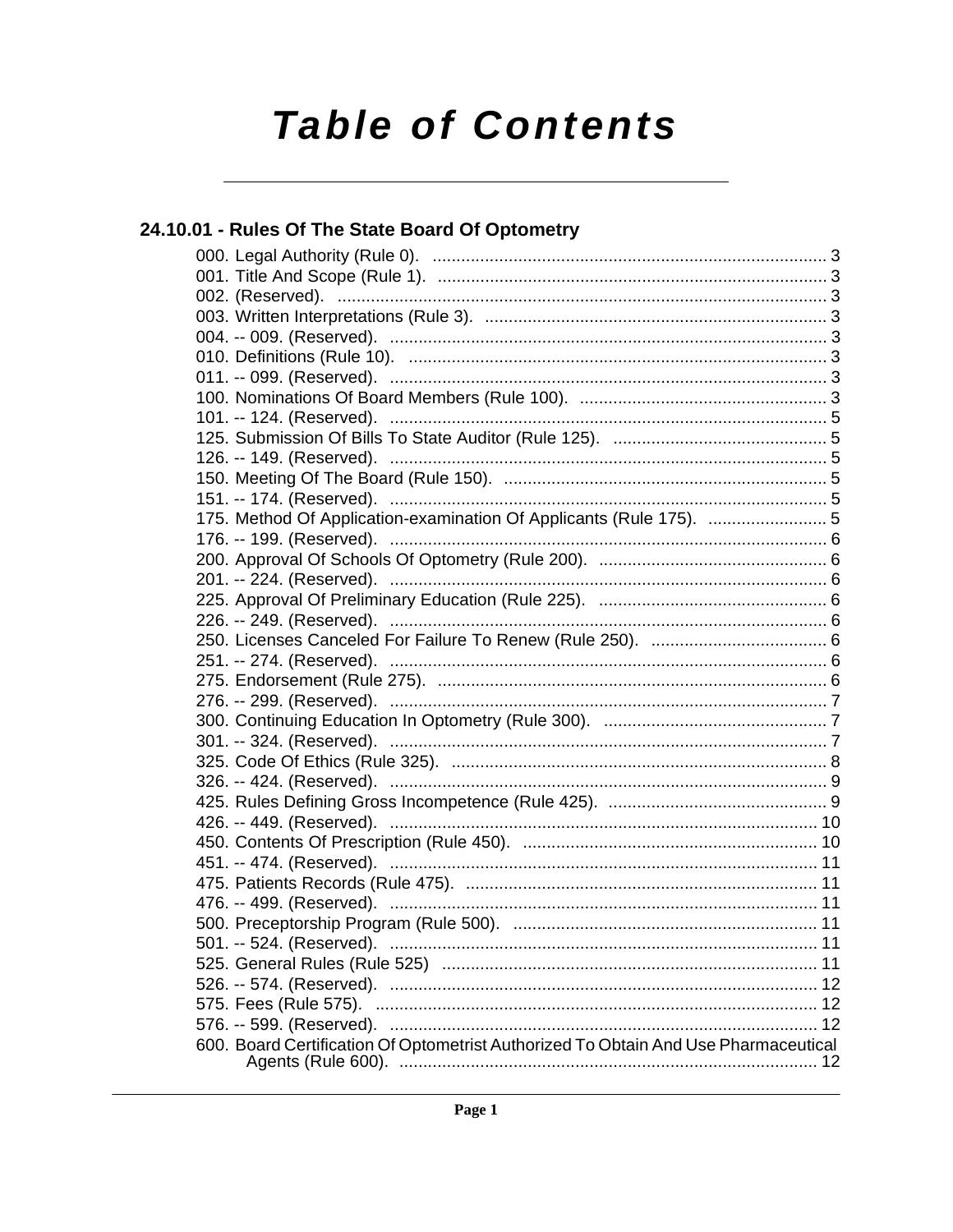Table of Contents (cont'd)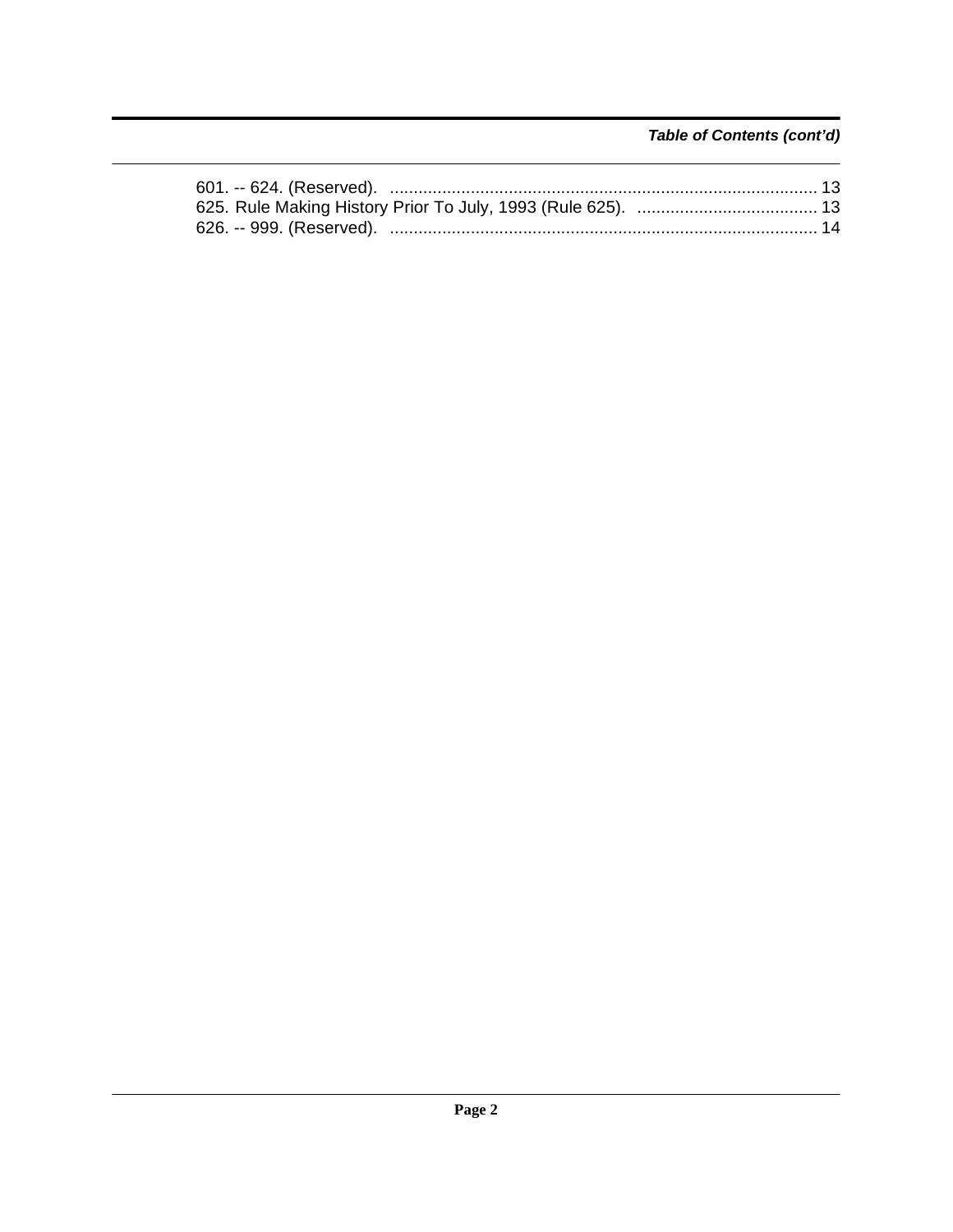#### **IDAPA 24 TITLE 10 Chapter 01**

# **24.10.01 - RULES OF THE STATE BOARD OF OPTOMETRY**

#### <span id="page-2-12"></span><span id="page-2-1"></span><span id="page-2-0"></span>**000. LEGAL AUTHORITY (Rule 0).**

These rules are hereby prescribed and established pursuant to the authority vested in the State Board of Optometry by the provisions of Section 54-1509, Idaho Code.  $(7-1-93)$ 

#### <span id="page-2-15"></span><span id="page-2-2"></span>**001. TITLE AND SCOPE (Rule 1).**

These rules shall be cited as IDAPA 24.10.01, "Rules of the State Board of Optometry". (7-1-93)

#### <span id="page-2-3"></span>**002. (RESERVED).**

#### <span id="page-2-17"></span><span id="page-2-4"></span>**003. WRITTEN INTERPRETATIONS (Rule 3).**

The board may have written statements which pertain to the interpretation of the rules of this chapter. Such interpretations, if any, are available for public inspection and copying at cost in the main office of the Bureau of Occupational Licenses. (7-1-93) Occupational Licenses.

#### <span id="page-2-5"></span>**004. -- 009. (RESERVED).**

#### <span id="page-2-6"></span>**010. DEFINITIONS (Rule 10).**

<span id="page-2-16"></span><span id="page-2-13"></span><span id="page-2-10"></span><span id="page-2-9"></span>**01. Board**. The State Board of Optometry as prescribed in Section 54-1503, Idaho Code. (7-1-93)

**02. Low Vision**. Refer to Section 54-1501(5), Idaho Code, correcting defects may include low vision but is not limited to low vision rehabilitation. (7-1-97)

**03. Vision Therapy**. Any person who assesses, diagnoses, treats, or prescribes treatment for conditions of the visual system or manages a patient with vision therapy, visual training, visual rehabilitation, orthoptics or eye exercises or who hold him/herself out as being able to do so for the rehabilitation and/or treatment of physical, physiological, sensorimotor, neuromuscular or perceptual anomalies of the eyes or vision system or who prescribes or utilizes lenses, prisms, filters, occlusion or other devices for the enhancement, rehabilitation and/or treatment of the visual system or prevention of visual dysfunctions, except under the supervision and management of a licensed optometrist, is engaged in the practice of optometry. (7-1-97)

#### <span id="page-2-7"></span>**011. -- 099. (RESERVED).**

#### <span id="page-2-14"></span><span id="page-2-8"></span>**100. NOMINATIONS OF BOARD MEMBERS (Rule 100).**

**01. Districts**. In order to establish the districts from which a vacancy in the membership of the Board of Optometry shall be filled, the state is divided into the following three districts by counties as follows:

<span id="page-2-11"></span>a. North District.

| <b>North District</b> |            |
|-----------------------|------------|
| Lemhi                 | Latah      |
| Boundary              | Clearwater |
| <b>Bonner</b>         | Nez Perce  |
| Kootenai              | Valley     |
| Shoshone              | Idaho      |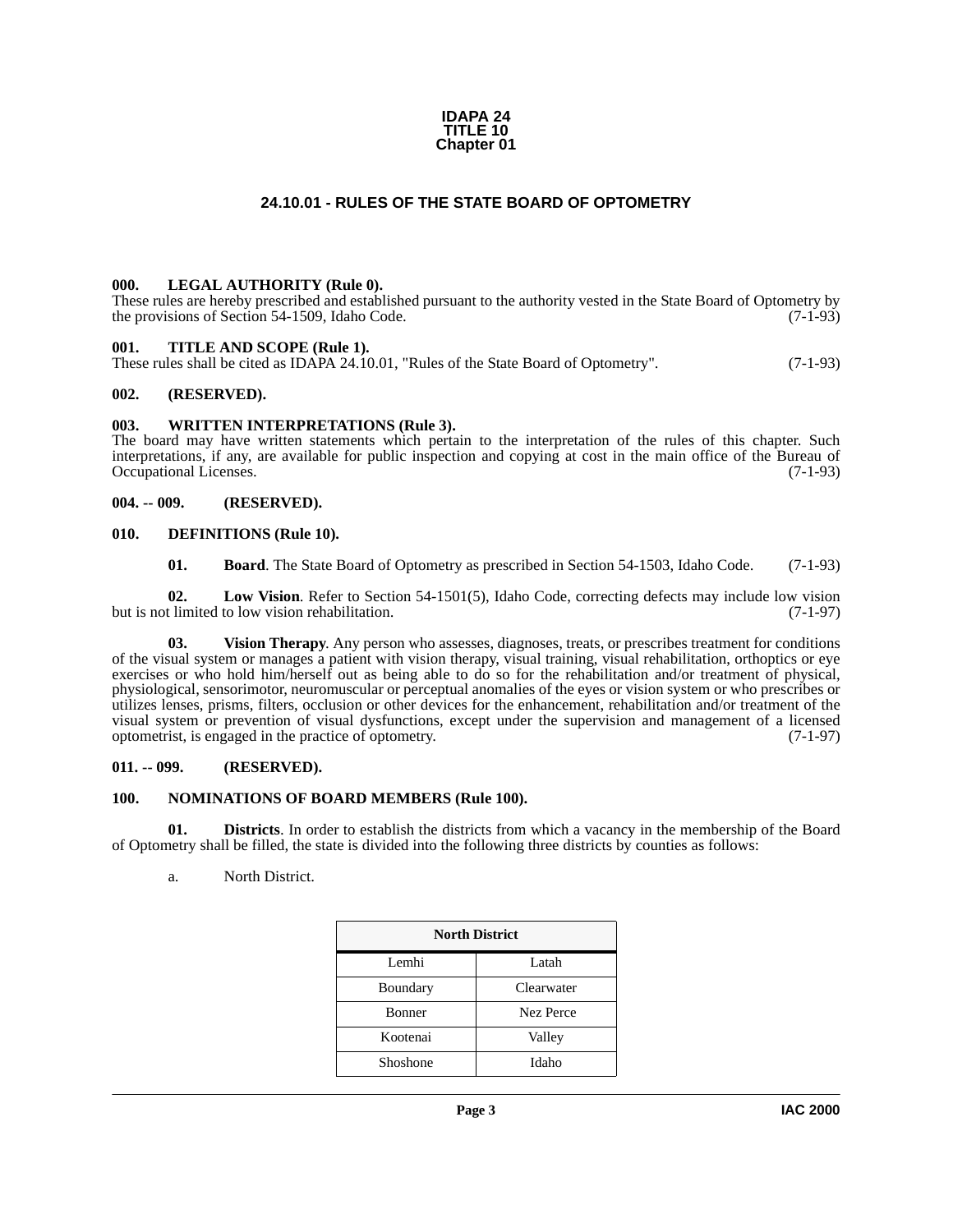### *IDAHO ADMINISTRATIVE CODE IDAPA 24.10.01 Bureau of Occupational Licenses Rules of the Board of Optometry*

|              | <b>North District</b> |
|--------------|-----------------------|
| Benewah      | Adams                 |
| Lewis        | Custer                |
| Washington   | <b>Butte</b>          |
| Payette      | Jefferson             |
| <b>Boise</b> | Madison               |
| Teton        | Clark                 |
| Blaine       | Fremont               |

### b. Southwest District.

| <b>Southwest District</b> |        |
|---------------------------|--------|
| Ada                       | Gem    |
| Owhyee                    | Canyon |
| Elmore                    |        |

# (7-1-97)

#### c. Southeast District.

|                | <b>Southeast District</b> |
|----------------|---------------------------|
| Bear Lake      | Bonneville                |
| Caribou        | Camas                     |
| <b>Bannock</b> | Lincoln                   |
| Franklin       | Twin Falls                |
| Oneida         | Minidoka                  |
| Power          | Bingham                   |
| Cassia         | Gooding                   |
| Jerome         |                           |

(7-1-99)

<span id="page-3-0"></span>**02. Nomination Ballot**. Upon the occurrence of a vacancy to be filled as provided by law, a nominating ballot is to be forwarded to each licensed optometrist residing in the state of Idaho pursuant to Section 54-1504, Idaho Code, and shall read as follows: (7-1-93)

#### NOMINATING BALLOT FOR MEMBERS OF THE IDAHO STATE BOARD OF OPTOMETRY

(7-1-97)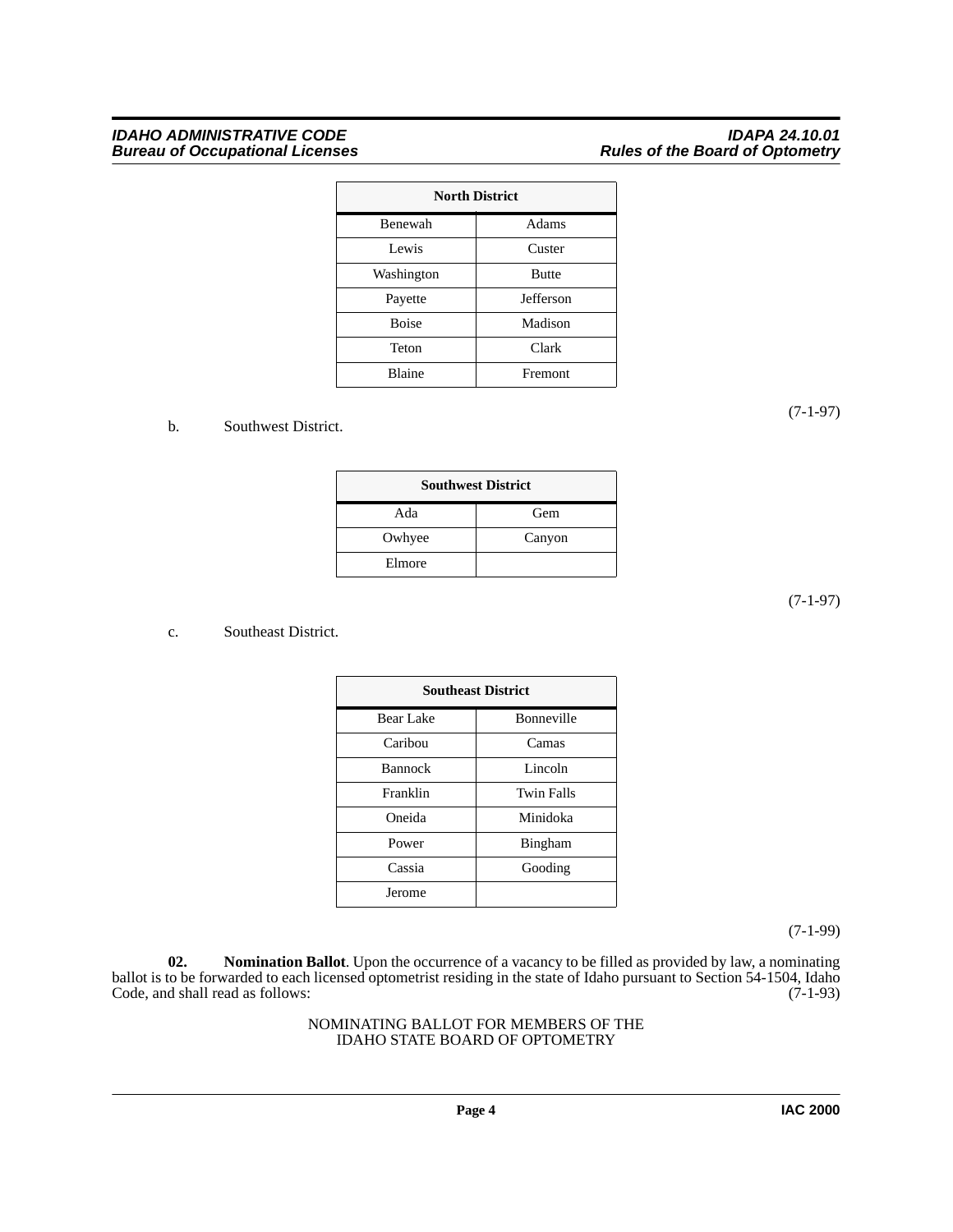List below any number of names between one (1) and six (6) of persons you wish to nominate for appointment by the Governor to the Idaho State Board of Optometry. In order to be appointed by the Governor, a nominee must be a licensed optometrist in the state of Idaho and shall have been a resident of and lawfully practicing optometry within the State of Idaho for a period of at least five (5) years next preceding his appointment as required by Section 54-1505, Idaho Code. At least one (1) person appointed by the Governor must reside in each of the three (3) districts which are set as follows:

North District - Counties of Lemhi, Boundary, Bonner, Kootenai, Shoshone, Benewah, Latah, Clearwater, Nez Perce, Idaho, Valley, Adams, Lewis, Washington, Jefferson, Payette, Madison, Boise, Teton, Custer, Blaine, Butte, Clark and Fremont.

Southwest District - Counties of Ada, Elmore, Gem, Canyon and Owyhee.

Southeast District - Counties of Bear Lake, Caribou, Bannock, Franklin, Oneida, Power, Cassia, Minidoka, Bonneville, Camas, Lincoln, Bingham, Gooding, Jerome, and Twin Falls.

### MY NOMINATIONS ARE:

# READ CAREFULLY

Instructions for return of the nominating ballot.

Do not sign or otherwise identify yourself on the foregoing ballot itself.

Do place the completed ballot in the envelope marked "Ballot", seal the ballot envelope, and sign and print your name on the outside of the envelope.

Do place the ballot envelope in an envelope addressed to Chief of the Occupational License Bureau, Owyhee Plaza, 1109 Main Street, Suite 220, Boise, Idaho  $\overline{8}3702$  on or before

Ballot envelopes will first be verified to determine if the person returning the ballot is eligible to vote, the ballot envelope will be opened and the ballots themselves will be counted and the results tabulated and sent to the Governor as required by law. Ballot envelopes which cannot be verified will be set aside and the names listed therein not recorded. (7-1-99) not recorded. (7-1-99)

# <span id="page-4-0"></span>**101. -- 124. (RESERVED).**

# <span id="page-4-8"></span><span id="page-4-1"></span>**125. SUBMISSION OF BILLS TO STATE AUDITOR (Rule 125).**

All vouchers to be submitted to the State Auditor for payment out of the State Board of Optometry fund shall be approved by the Board and verified by the Secretary as authorized by the Board. (7-1-93) approved by the Board and verified by the Secretary as authorized by the Board.

#### <span id="page-4-2"></span>**126. -- 149. (RESERVED).**

#### <span id="page-4-6"></span><span id="page-4-3"></span>**150. MEETING OF THE BOARD (Rule 150).**

Notice of all meetings not having been announced at the preceding meeting shall be given to each member of the Board by the secretary two (2) weeks in advance of such meeting. Such notice shall be in writing informing each member as to the time, place, and purpose of the meeting. In the event that written notice cannot be given two (2) weeks in advance, the chairman may instruct the secretary to notify each member of the Board either by telephone or telegraph as to the time, place and purpose of the meeting and any Board member who attends or participates in the meeting shall be deemed to have waived any objection to any notice required by the rules. (7-1-93)

# <span id="page-4-4"></span>**151. -- 174. (RESERVED).**

#### <span id="page-4-7"></span><span id="page-4-5"></span>**175. METHOD OF APPLICATION-EXAMINATION OF APPLICANTS (Rule 175).**

Applications for license shall be made on forms approved by the Board of Examiners which may be obtained and which must be filed in the office of Occupational License Bureau at Owyhee Plaza, 1109 Main Street, Suite 220, Boise, Idaho 83702, by June 1, of each year. (7-1-93)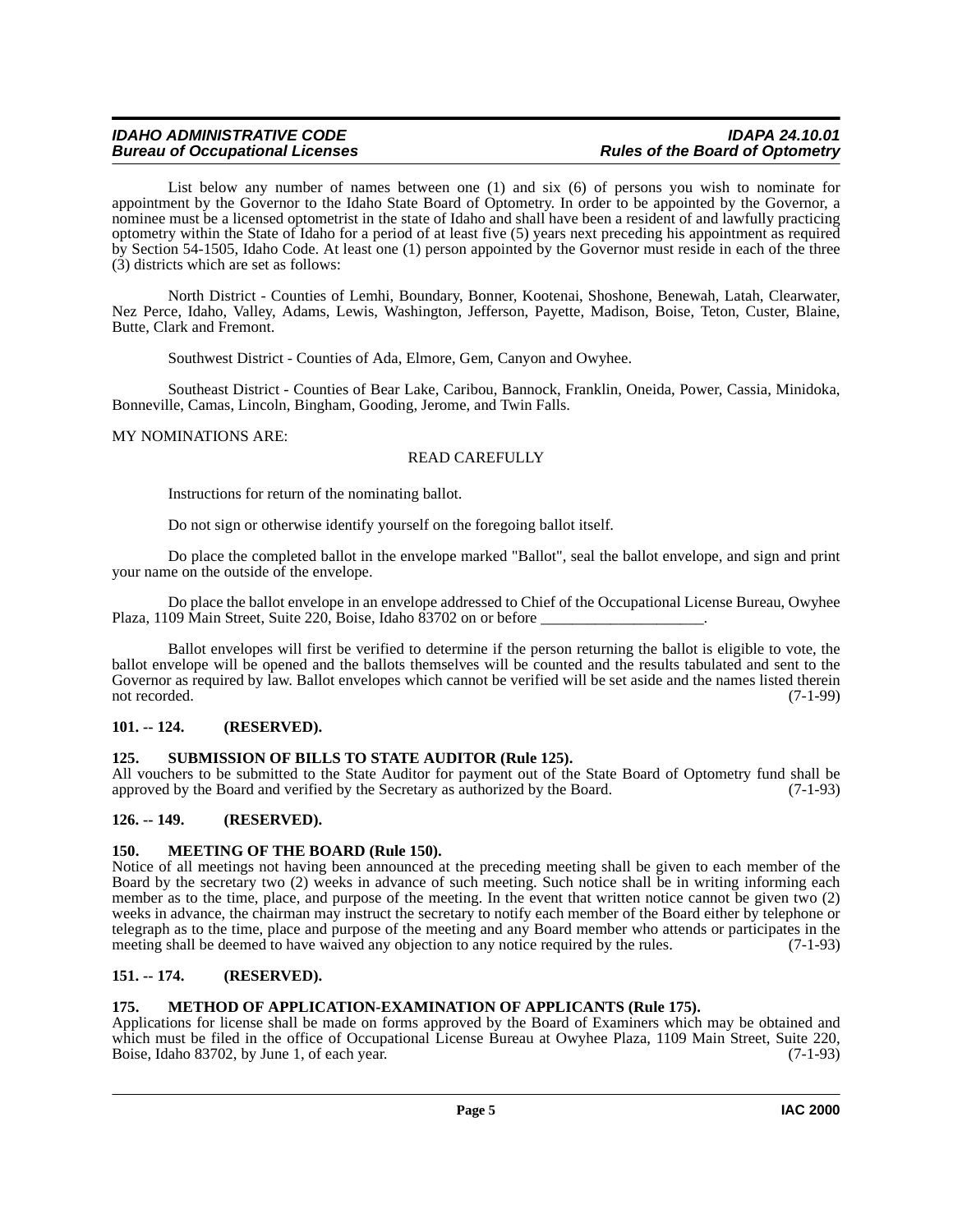<span id="page-5-8"></span>

| 01. | <b>Application Fee.</b> The application fee must be accompanied by:                                                                                                          | $(7-1-93)$ |
|-----|------------------------------------------------------------------------------------------------------------------------------------------------------------------------------|------------|
| a.  | The required fee.                                                                                                                                                            | $(7-1-93)$ |
|     | An unmounted photograph three inches by three inches $(3'' \times 3'')$ , head and shoulders only, taken<br>within one (1) year prior to the date of making the application. | $(7-1-93)$ |

c. A complete transcript of credits from any college of optometry attended. (7-1-93)

<span id="page-5-15"></span><span id="page-5-13"></span>d. A photocopy of any diplomas granted by any college of optometry. (7-1-93)

**02. Filing Of Documents**. If the application is filed prior to the date of graduation, or if the required documents are otherwise unavailable, the transcripts and a copy of the diploma may be forwarded prior to the date of examination.  $(7-1-93)$ 

**03. Unable To File Documents**. Any graduate who demonstrates good cause why he has been unable to deliver a copy of the diploma or transcript of credits from a college of optometry prior to the date of examination, may take the examination but shall not receive his license until these documents are submitted and reviewed by the  $Board.$  (7-1-93)

<span id="page-5-12"></span>**04. Exam Content**. The written and the practical portions of the Idaho examination shall be all parts of the National Board of Examiners in Optometry Examination. A passing grade on the National Board of Examiners in Optometry Examinations shall be necessary before obtaining a license to practice Optometry in Idaho. (7-1-93)

# <span id="page-5-0"></span>**176. -- 199. (RESERVED).**

# <span id="page-5-10"></span><span id="page-5-1"></span>**200. APPROVAL OF SCHOOLS OF OPTOMETRY (Rule 200).**

The State Board of Optometry recognizes as reputable and in good standing the schools and colleges of optometry which have met the standards set by the Council on Optometric Education of the American Optometric Association, a list of which may be obtained from the secretary of the Board or from the office of the Bureau of Occupational Licenses in Boise. (7-1-93)

# <span id="page-5-2"></span>**201. -- 224. (RESERVED).**

# <span id="page-5-9"></span><span id="page-5-3"></span>**225. APPROVAL OF PRELIMINARY EDUCATION (Rule 225).**

The State Board of Optometry recognizes the preliminary education prerequisites for entry into a school, college or university of optometry approved by the Council on Optometric Education of the American Optometric Association as adequate preliminary education prerequisites for licensing in Idaho. (7-1-93)

# <span id="page-5-4"></span>**226. -- 249. (RESERVED).**

# <span id="page-5-14"></span><span id="page-5-5"></span>**250. LICENSES CANCELED FOR FAILURE TO RENEW (Rule 250).**

Any person whose license to practice optometry has been canceled for failure to renew for a period in excess of more than five (5) years may be reinstated in accordance with the requirements of Section 67-2614, Idaho Code, after examination by the State Board of Examiners of the State Board of Optometry as is required for new applicants under Section 175 set out above. (7-1-93)

# <span id="page-5-6"></span>**251. -- 274. (RESERVED).**

# <span id="page-5-11"></span><span id="page-5-7"></span>**275. ENDORSEMENT (Rule 275).**

**01. Endorsement**. Any person who presents to the Board of Optometry a certified copy of a certificate or license of registration which he holds in good standing in another state or a foreign country, which state or foreign country has similar requirements for licensing or registration as is provided for new applicants in Idaho (including therapeutic privileges), may apply to the Board for the issuance of a license to practice optometry in the state of Idaho. (4-5-00)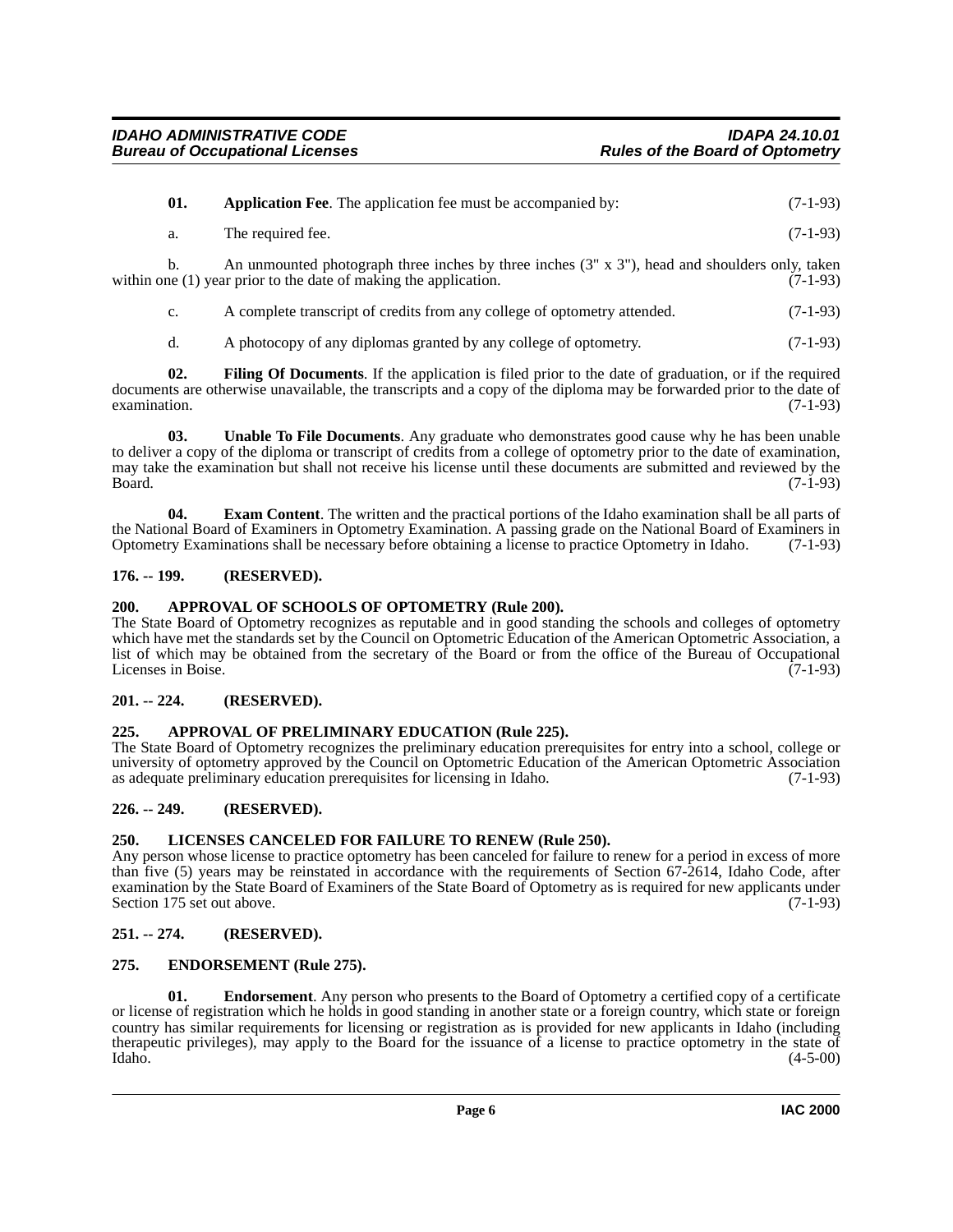<span id="page-6-5"></span>**02. Conditions To Be Granted A License**. The right to be granted a license to practice optometry in Idaho is also subject to the following conditions set out below: (7-1-93)

a. The submission of a completed application meeting the requirements of Subsection 175.01 including the applicable fee. (4-5-00)

b. That the license or certificate of registration of the applicant shall not have been suspended or revoked by any state or country or subject to any pending or unresolved licensure action in any state or country. That the applicant must not have committed any act which would constitute a violation of the Optometry Act or Board<br>Rules. (4-5-00)  $Rules.$  (4-5-00)

c. That the applicant has successfully passed the "Treatment and Management of Ocular Disease Examination" administered by the Association of Regulatory Boards of Optometry and completed and returned the state of Idaho law examination. (4-5-00)

d. That the applicant has been engaged in the practice of optometry continuously for not less than the last five  $(5)$  years. (4-5-00)

# <span id="page-6-0"></span>**276. -- 299. (RESERVED).**

# <span id="page-6-6"></span><span id="page-6-1"></span>**300. CONTINUING EDUCATION IN OPTOMETRY (Rule 300).**

<span id="page-6-4"></span>**01. Hours Required; Advance Approval**. Each optometrist licensed by the state of Idaho shall attend in each twelve (12) month period preceding the renewal of a license to practice optometry in Idaho, a minimum of twelve (12) full hours of post-graduate optometric education courses or meetings approved in advance by the Board of Optometry or post-graduate study sessions or seminars at an accredited school or college of optometry. In addition, all Council on Optometric Practitioners Education (COPE) approved courses would be approved for continuing education credit. If an optometrist attends or plans to attend a course of study or seminar which has not been approved in advance, he may petition the Board for approval of that educational course of study, setting forth a description of the course. The Board may, in its discretion, approve the course upon review of the material submitted either in sadvance or after completion of the course. (8-24-94)

<span id="page-6-3"></span>**02. Additional Hours Required To Use Therapeutic Pharmaceutical Agents**. Each optometrist licensed by the state of Idaho to use therapeutic pharmaceutical agents shall attend in each twelve (12) month period preceding the renewal of a license to practice optometry in Idaho, a minimum of six (6) additional full hours of postgraduate optometric courses or meetings approved in advance by the Board of Optometry or post-graduate study sessions or seminars at an accredited school or college of optometry. This six (6) hours of continuing education must be in courses involving ocular pharmacology and/or advanced ocular disease and are in addition to the twelve (12) hours of continuing education required under Subsection 300.01. (7-1-93) hours of continuing education required under Subsection 300.01.

<span id="page-6-7"></span>**03. Correspondence/Home Study Courses**. No more than six (6) hours of continuing education shall be permitted each year in correspondence courses or other continuing education obtained through the mail or from "home study" courses. (8-24-94)

<span id="page-6-9"></span>**04. Waiver Of Requirements**. The Board of Optometry may, upon application, waive the requirements of this rule in cases involving illness, unusual circumstances interfering with the optometrist's ability to practice or inability to conform to the rules due to military duty. (7-1-93)

<span id="page-6-8"></span>**05. Renewal Application Form**. Each licensed Idaho optometrist will be furnished a license renewal application form by the State Board of Optometry on which each optometrist shall list the name of the courses, the location, date and hours of attendance, and shall submit the form prior to or with the renewal application for license filed each year. The secretary shall review each application form and maintain it for three (3) years. (7-1-93)

# <span id="page-6-2"></span>**301. -- 324. (RESERVED).**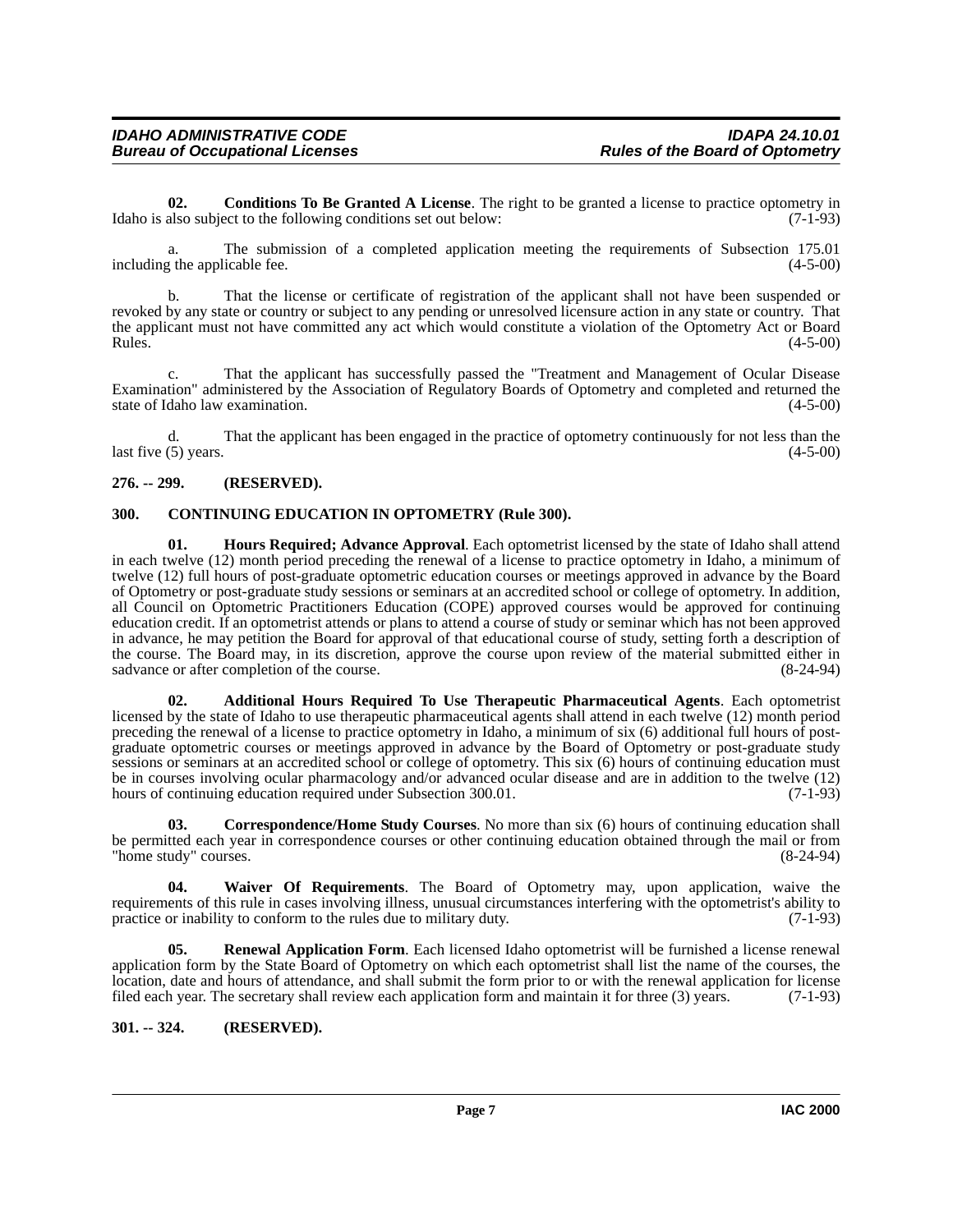#### <span id="page-7-1"></span><span id="page-7-0"></span>**325. CODE OF ETHICS (Rule 325).**

<span id="page-7-4"></span>**01. Patient's Visual Welfare**. The licensed optometrist shall keep the patient's visual welfare uppermost in his consideration at all times and promote the best methods of care for the visual needs of mankind. (7-1-93)

<span id="page-7-3"></span>**02. Confidentiality**. The optometrist shall preserve information concerning his patients in confidence and not release that information unless authorized by the patient. An optometrist may, however, supply information of an otherwise confidential or privileged nature when lawfully subpoenaed to testify at a deposition or hearing in any proceeding before the Board of Optometry, or at any other time and place ordered by a court of law. (7-1-93)

<span id="page-7-2"></span>**03. Conduct Of Practice**. The optometrist shall conduct his practice in a dignified and professional manner and in keeping with the mode of practice of a professional person entrusted with the care of the health of citizens of this state and shall abide by the rulings of the Board of Optometry. (7-1-93)

<span id="page-7-5"></span>**04. Unprofessional Conduct**. In order to define what constitutes unprofessional conduct, the board hereafter lists and sets forth certain prohibited actions. In conducting his practice, an optometrist must not: (7-1-93)

a. Practice optometry in any manner other than as a professional person in an individual capacity, or in partnership with or associate with others licensed to practice optometry, under his own name and not as a corporation or officer or agent of a corporation or other business entity. An optometrist may be a stock holder in and practice as a member of a professional service corporation as authorized by Title 54, Chapter 15, Idaho Code, but the optometrist must list his individual name as well as any name selected for the professional service corporation on any letterheads, telephone directories, office or building directories, or other places where the general public might be advised of the fact that the individual is practicing optometry, as required by these rules. (7-1-93)

b. Use either "Cappers" or "Steerers" or accept a split or divided fee for the purpose of obtaining patients or use solicitors or agents for the purpose of securing patients or conducting eye examinations or furnishing optometric services. (7-1-93) optometric services.

c. Make or conspire to make any arrangement, agreement, or engage in any practice whereby a of ophthalmic materials shall: (7-1-93) supplier of ophthalmic materials shall:

| Provide office space for an optometrist. | $(7-1-93)$ |
|------------------------------------------|------------|
|                                          |            |

| Pay rent upon the office space occupied by an optometrist. |  | $(7-1-93)$ |
|------------------------------------------------------------|--|------------|
|                                                            |  |            |

- iii. Pay the professional fees of an optometrist. (7-1-93)
- iv. Pay for the advertising for an optometrist. (7-1-93)

v. Pay commissions to an optometrist upon ophthalmic materials furnished by such optometrist to his patients. (7-1-93)

iv. Consistently refer prospective purchasers of ophthalmic materials to an optometrist in violation of the law.  $(7-1-93)$ 

d. Allow his prescription files and records to be used by any unlicensed person, firm, or corporation for the practice of optometry. (7-1-93)

e. As a regular pattern of practice, accept referrals from retail optical outlets that violate section 54- 1525, Idaho Code, pertaining to referral of patients, or which are located in close proximity to the optometrist's office for the purpose of inducing consistent patronage of his services because of location of office rather than professional reputation. (7-1-93)

f. Fail to perform services for which fees have been received. (7-1-93)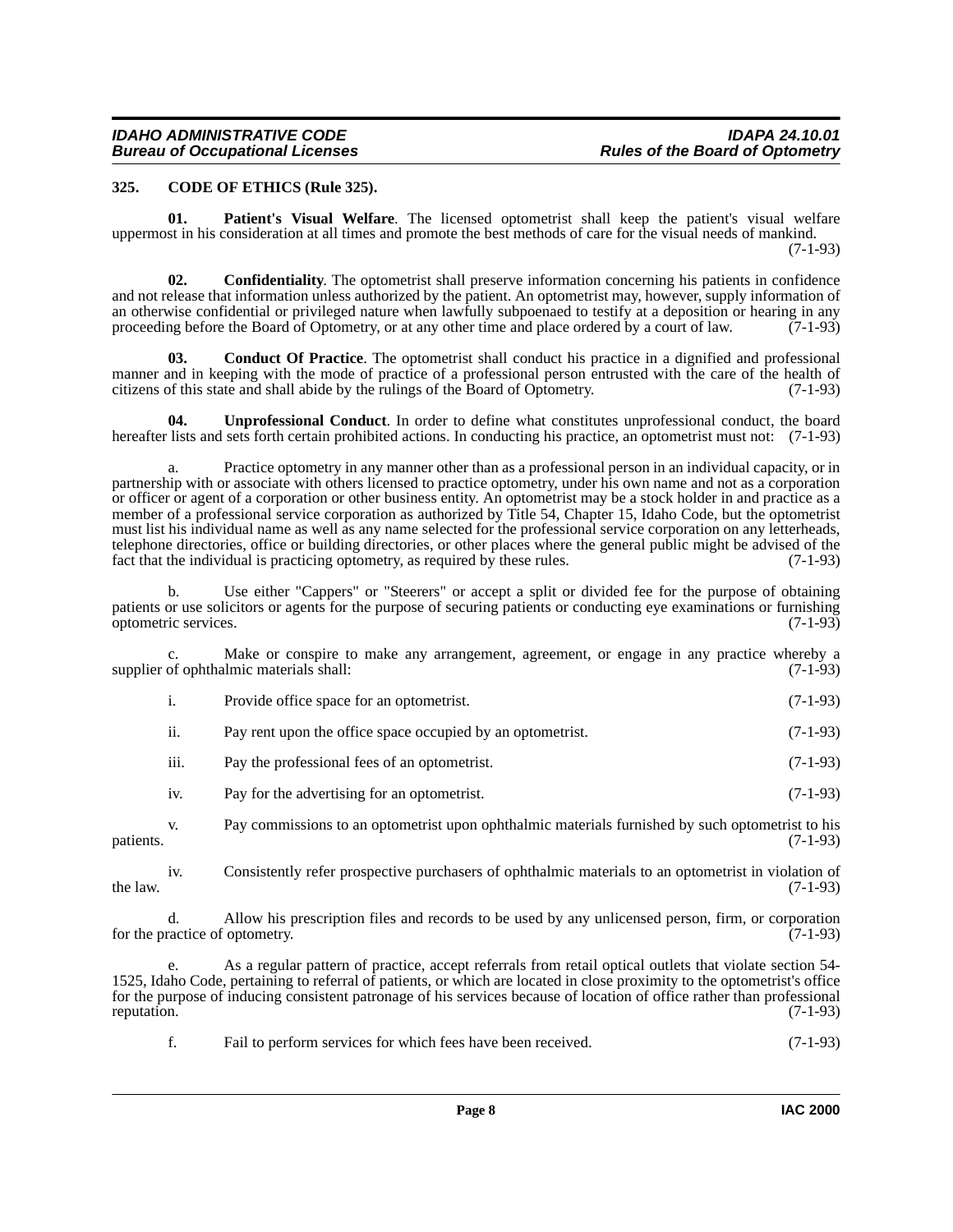g. File false reports of services performed or fees rendered. (7-1-93)

h. Permit the use of his name or professional title by or in conjunction with any person not an optometrist, or any firm, company, corporation or military association which illegally practices or in any manner holds himself or itself out to the public as being entitled to practice the profession of optometry when not licensed to do so under the law of Idaho or which uses the title "Optometric Services" in such a manner in advertising as to convey to the public the impression that the individual or corporation is entitled to practice optometry or furnish optometric advice or services when not so authorized by law. (7-1-93)

Enter into or continue in a contract, agreement, or understanding of any kind, or engage in any course of conduct with any person, firm or corporation, or their agents, whereby said optometrist expressly or impliedly agrees: (7-1-93)

i. To refer the patient back to said person, firm, or corporation referring the patient for any subsequent service or receipt of ophthalmic material. (7-1-93)

ii. That if any patient is referred by any person, firm or corporation to the optometrist, the optometrist will refrain from supplying to the patient any ophthalmic materials. (7-1-93)

Directly or indirectly give any person, association, firm or corporation, or their agents, anything of pecuniary benefit or value as consideration for the referral of any patient to said optometrist. (7-1-93)

# <span id="page-8-0"></span>**326. -- 424. (RESERVED).**

# <span id="page-8-10"></span><span id="page-8-1"></span>**425. RULES DEFINING GROSS INCOMPETENCE (Rule 425).**

In order to protect the public, the Board of Optometry defines as "gross incompetence" any behavior or practice on the part of the licensed optometrist which demonstrates a lack of competence with respect to discharging professional obligations or duties which might result in injury or damage to a patient whether such injury or damage actually occurs or not and in particular, the Board defines as "gross incompetence" any of the following: (11-6-93)

<span id="page-8-6"></span>**01. Failure To Meet Prevailing Standards**. Failure to meet prevailing standards, or willful rendering of substandard care, either individually or as part of a third party reimbursement agreement or by other agreement. (7-1-97)

<span id="page-8-7"></span>**02. Failure To Meet Prevailing Standards In The Referral Of Any Patient Who Is Suffering From Any Apparent Or Suspected Pathological Condition**. A failure to meet prevailing standards in the referral of any patient who is suffering from any apparent or suspected pathological condition to a person competent and licensed to properly treat or diagnose the condition. (7-1-93)

<span id="page-8-3"></span>**03. Employment Of Techniques Or Methods Of Practice**. Employment of techniques or methods of practice in treating or prescribing for a patient when he does not have proper training in the technique or methods of practice. (7-1-93)

<span id="page-8-5"></span>**04. Failure To Advise Patient Of Possible Danger When A Lens Not Meeting Impact Resistance Standards Of F.D.A**. Failure to advise his patient of possible danger when a lens not meeting impact resistance standards of F.D.A. Regulation, Sec. 3.84.21 CFR. is provided for the patient. (7-1-93) standards of F.D.A. Regulation, Sec. 3.84,21 CFR., is provided for the patient.

<span id="page-8-8"></span>**05.** Failure To Provide Follow-Up Care. Failure to provide follow-up care according to prevailing standards. (11-6-93) standards.  $(11-6-93)$ 

<span id="page-8-2"></span>**06. Displaying Gross Ignorance Or Demonstrating Gross Inefficiency**. Displaying gross ignorance or demonstrating gross inefficiency in the care of a patient. (7-1-93)

**07. Failure To Verify The Specifications Of All Lenses**. Failure to verify the specifications of all lenses provided by him.

<span id="page-8-9"></span><span id="page-8-4"></span>**08. Failing To Perform Tests And Record Findings**. In the course of an examination of a patient,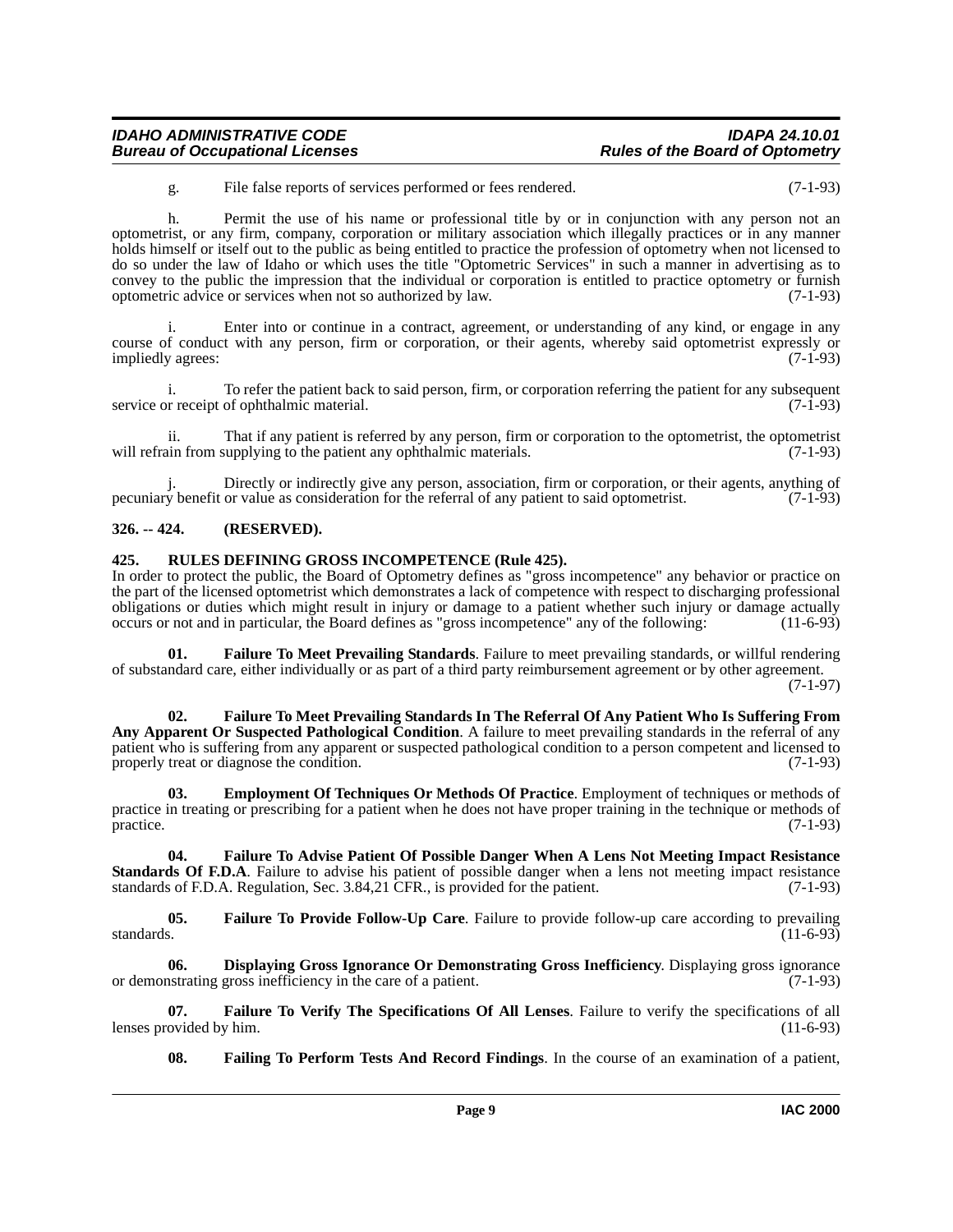failure to perform tests and record findings in a manner consistent with prevailing standards of optometric care. (11-6-93)

<span id="page-9-9"></span>**09. Using Pharmaceutical Agents**. Using pharmaceutical agents in the practice of optometry without having attended sufficient training programs or schools and acquiring the knowledge necessary to use the drugs in a competent manner. (11-6-93)

<span id="page-9-6"></span>**10. Illegal Prescription Sale, Administration, Distribution, Or Use Of Drugs**. Prescribing, selling, administering, distributing, giving, or using drugs legally classified. Prescribing, selling, administering, distributing, giving, or using drugs legally classified as a controlled substance or as an addictive or dangerous drug for other than accepted diagnostic or therapeutic purposes. (7-1-97) accepted diagnostic or therapeutic purposes.

<span id="page-9-4"></span>**11. Disciplinary Action Or Sanctions**. Disciplinary action or sanctions taken by another state, jurisdiction, peer review body or a professional association or society against an optometrist for acts or conduct similar to acts or conduct which would constitute grounds for action as defined under "Rules of the Idaho Board of Optometry". (7-1-97) Optometry". (7-1-97)

<span id="page-9-8"></span>12. Sanitary Office. Has failed to maintain sanitary office conditions, equipment, and use appropriate techniques and procedures. (7-1-97)

<span id="page-9-5"></span>**13. Failure To Release Prescription**. Failure to release spectacle prescription as required by Federal (7-1-97)  $l$ aw.  $(7-1-97)$ 

### <span id="page-9-0"></span>**426. -- 449. (RESERVED).**

### <span id="page-9-3"></span><span id="page-9-1"></span>**450. CONTENTS OF PRESCRIPTION (Rule 450).**

<span id="page-9-7"></span><span id="page-9-2"></span>

| information: |                                                                                               | $(7-1-93)$                                                                                                                                                                                                                                                     |
|--------------|-----------------------------------------------------------------------------------------------|----------------------------------------------------------------------------------------------------------------------------------------------------------------------------------------------------------------------------------------------------------------|
| 01.          | <b>Prescription For Spectacles.</b> Prescriptions for spectacles shall contain the following: | $(7-1-93)$                                                                                                                                                                                                                                                     |
| a.           | Sphere, cylinder, axis, prism power and additional power, if applicable;                      | $(7-1-93)$                                                                                                                                                                                                                                                     |
| b.           | Position of optical center or interpupillary distance;                                        | $(7-1-93)$                                                                                                                                                                                                                                                     |
| c.           | Seg type; and                                                                                 | $(7-1-93)$                                                                                                                                                                                                                                                     |
| d.           | Expiration date of the prescription.                                                          | $(7-1-93)$                                                                                                                                                                                                                                                     |
| 02.          |                                                                                               | $(7-1-93)$                                                                                                                                                                                                                                                     |
| a.           | Base curve;                                                                                   | $(7-1-93)$                                                                                                                                                                                                                                                     |
| b.           | Peripheral curve or curves including width;                                                   | $(7-1-93)$                                                                                                                                                                                                                                                     |
| c.           | Overall diameter;                                                                             | $(7-1-93)$                                                                                                                                                                                                                                                     |
| d.           | Optical zone diameter;                                                                        | $(7-1-93)$                                                                                                                                                                                                                                                     |
| e.           | Power;                                                                                        | $(7-1-93)$                                                                                                                                                                                                                                                     |
| f.           | Center thickness;                                                                             | $(7-1-93)$                                                                                                                                                                                                                                                     |
| g.           | Color; and                                                                                    | $(7-1-93)$                                                                                                                                                                                                                                                     |
| h.           | Expiration date of the prescription.                                                          | $(7-1-93)$                                                                                                                                                                                                                                                     |
|              |                                                                                               | Every prescription written or issued by an optometrist practicing in Idaho shall contain at least the following<br>All Prescriptions For Rigid Contact Lenses. All prescriptions for rigid contact lenses shall<br>contain at least the following information: |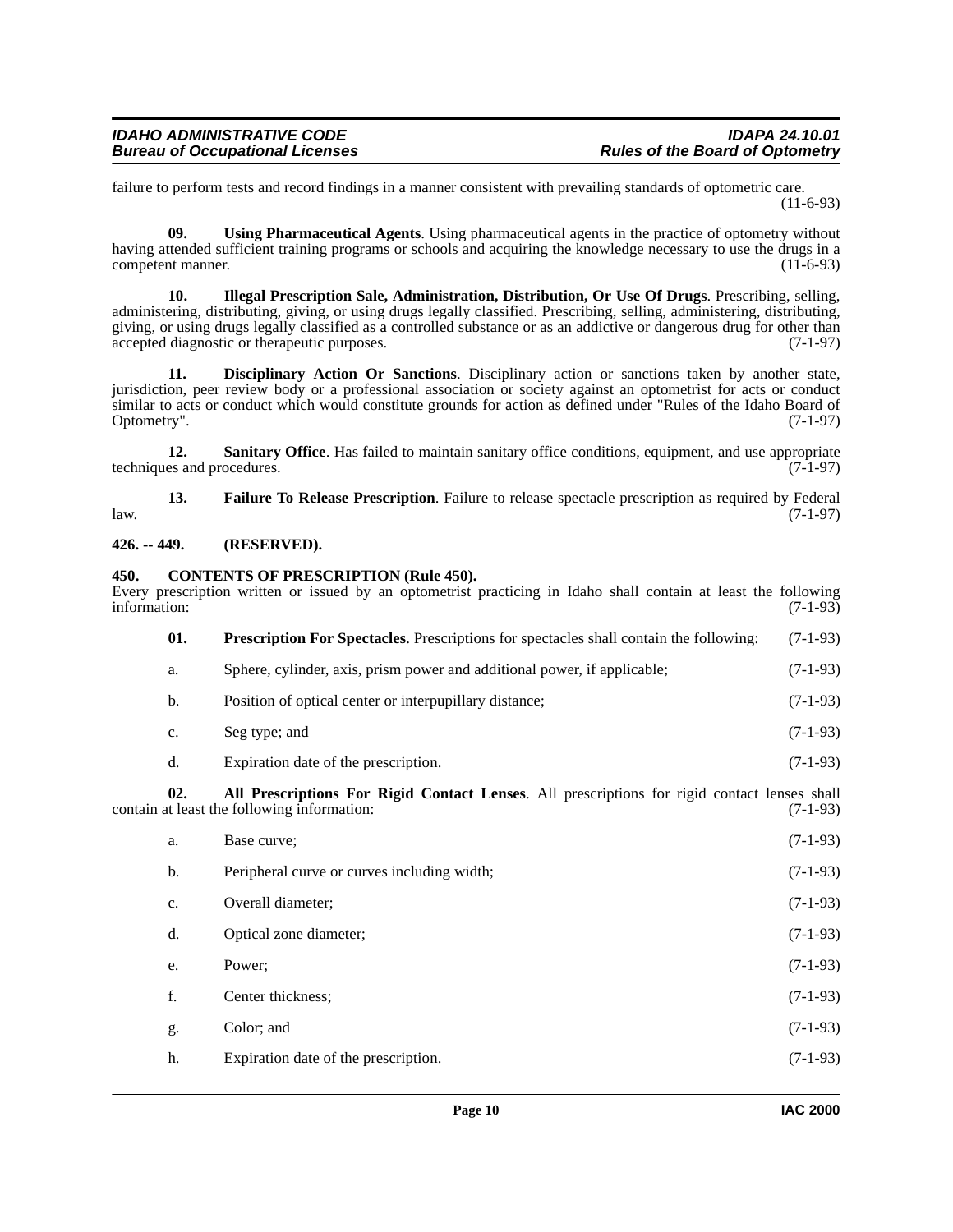**03. All Prescriptions For Soft Contact Lenses**. All prescriptions for soft contact lenses shall contain at least the following information: (7-1-93)

<span id="page-10-6"></span>

| a. | Lens manufacturer or "brand" name;   | $(7-1-93)$ |
|----|--------------------------------------|------------|
| b. | Series or base curve;                | $(7-1-93)$ |
| c. | Power:                               | $(7-1-93)$ |
| d. | Diameter, if applicable;             | $(7-1-93)$ |
| e. | Color, if applicable; and            | $(7-1-93)$ |
|    | Expiration date of the prescription. | $(7-1-93)$ |

#### <span id="page-10-0"></span>**451. -- 474. (RESERVED).**

### <span id="page-10-10"></span><span id="page-10-1"></span>**475. PATIENTS RECORDS (Rule 475).**

<span id="page-10-9"></span>**01. Optometrist Shall Keep A Complete Record Of All Patients Examined**. Every optometrist practicing in the state of Idaho shall keep a complete record of all patients examined by him or for whom he has adapted optical accessories, including copies of prescriptions issued to the patient and copies of statements of charges delivered or provided to the patient. All such records shall be maintained in an orderly and accessible manner and place and shall be maintained for at least five (5) years following the optometrist's last professional contact with the patient. Failure to maintain such records is deemed to be unprofessional conduct and constitutes gross incompetence in the handling of the patient's affairs. (7-1-93)

<span id="page-10-12"></span>**02. Prescription Files**. The prescription files and all records pertaining to the practice of optometry shall be maintained as the sole property of the optometrist and not be distributed to any unlicensed person except as required by law or when lawfully subpoenaed in a criminal or civil proceeding in court, or subpoenaed for presentation at a deposition or hearing authorized by the Board of Optometry. (7-1-93) presentation at a deposition or hearing authorized by the Board of Optometry.

### <span id="page-10-2"></span>**476. -- 499. (RESERVED).**

# <span id="page-10-11"></span><span id="page-10-3"></span>**500. PRECEPTORSHIP PROGRAM (Rule 500).**

An optometrist may use a student of optometry in his office under his direct supervision for educational purposes. (7-1-93)

# <span id="page-10-4"></span>**501. -- 524. (RESERVED).**

#### <span id="page-10-8"></span><span id="page-10-5"></span>**525. GENERAL RULES (Rule 525)**

**01. Engaging As An Advisor Or Staff Optometrist**. An optometrist may be engaged as an advisor for gaged as a staff optometrist for an administrator for: (7-1-93) or be engaged as a staff optometrist for an administrator for:

<span id="page-10-7"></span>a. Industrial plants where industrial vision programs are being, or have been instituted. (7-1-93)

b. Health programs sponsored or funded by any agency or municipal county, state or federal government. (7-1-93)

- c. Research organizations or educational institutions. (7-1-93)
	- d. Insurance companies. (7-1-93)
	- e. Hospitals. (7-1-93)
	- f. Ophthalmologists. (7-1-93)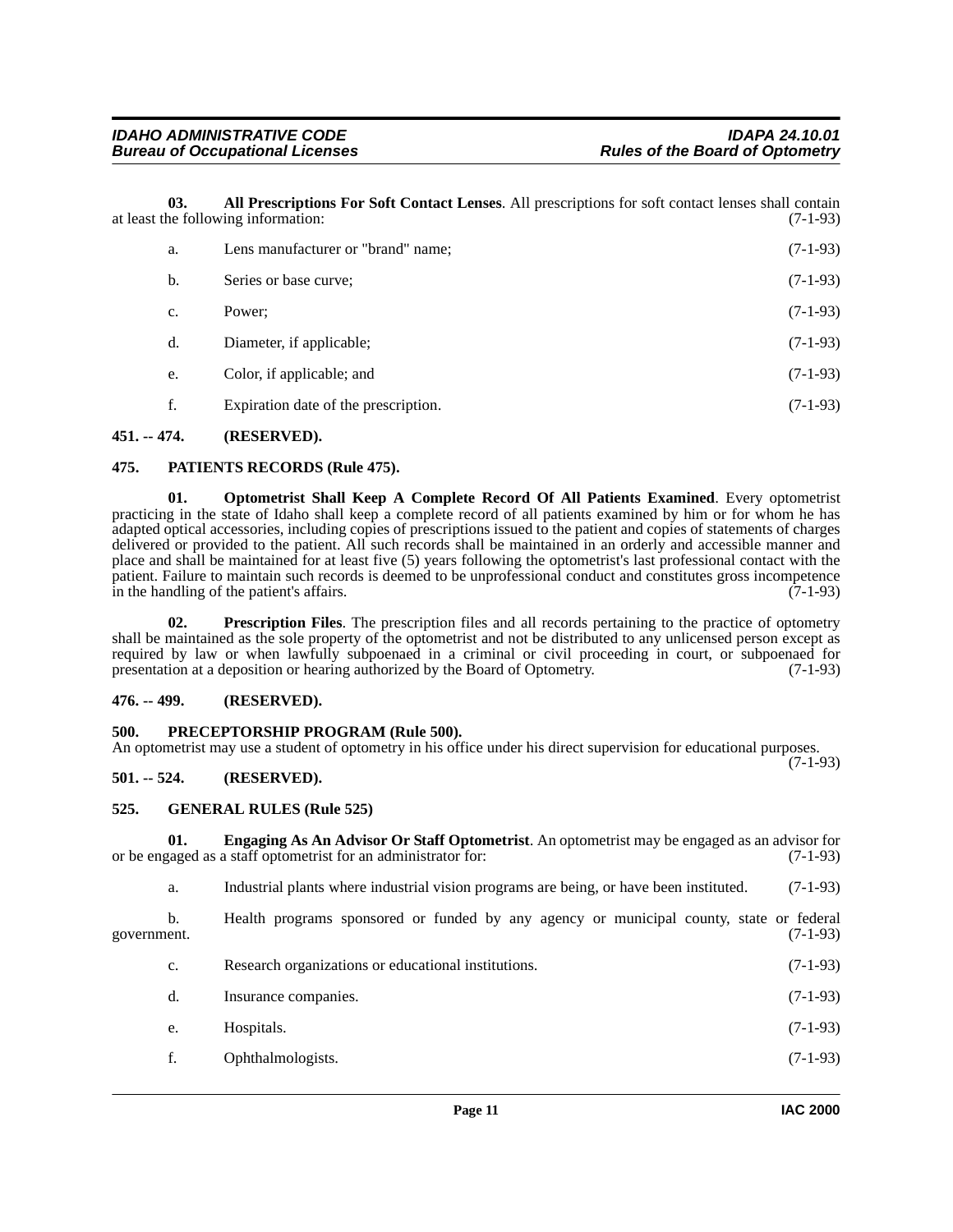g. Corporations where the optometrist's full time is engaged by the corporation to care for the visual needs of the employees of such corporation and their families. (7-1-93)

<span id="page-11-9"></span>**02. Professional Responsibilities**. Provided, however, that in acting in the capacity of consultant, advisor, or staff optometrists, the optometrist shall at all times remain cognizant of his professional responsibilities and shall with demeanor, decorum and determination retain his right of independent professional judgment and title in all situations and circumstances and in a manner similar to that which he would exercise if he were engaged in practice in his own office. (7-1-93)

# <span id="page-11-0"></span>**526. -- 574. (RESERVED).**

<span id="page-11-1"></span>**575. FEES (Rule 575).**

- <span id="page-11-7"></span><span id="page-11-5"></span>**01.** Annual Renewal Fee. Annual renewal fee for license - seventy-five dollars (\$75). (7-1-97)
- <span id="page-11-8"></span><span id="page-11-4"></span>**02. Annual Optometry Fund Fee**. Annual optometry fund fee - seventy-five dollars (\$75). (7-1-97)
- <span id="page-11-10"></span><span id="page-11-6"></span>**03. License Application Fee**. License application fee - one hundred dollars (\$100). (7-1-93)

#### <span id="page-11-2"></span>**576. -- 599. (RESERVED).**

#### <span id="page-11-3"></span>**600. BOARD CERTIFICATION OF OPTOMETRIST AUTHORIZED TO OBTAIN AND USE PHARMACEUTICAL AGENTS (Rule 600).**

**01. The Right To Obtain And Use Topically Applied Diagnostic Pharmaceutical Agents**. The right to obtain and use topically applied diagnostic pharmaceutical agents for use in diagnosis of another in the practice of optometry as defined by Section 54-1501, Idaho Code, is subject to the following conditions set out below: (7-1-93)

a. Optometrists who have obtained a certificate from the Board of Optometry authorizing them to obtain and use topically applied diagnostic pharmaceutical agents shall obtain, from pharmacists licensed by the state of Idaho, or from any other source, and use only those agents listed below: (7-1-93)

| i.   | Anesthetics:                   | $(7-1-93)$ |
|------|--------------------------------|------------|
| (1)  | Proparacaine 0.5%;             | $(7-1-93)$ |
| (2)  | Tetracaine 0.5%;               | $(7-1-93)$ |
| (3)  | Benoxinate 0.4% c fluorescein. | $(7-1-93)$ |
| ii.  | Cycloplegics:                  | $(7-1-93)$ |
| (1)  | Tropicamide 0.5%;              | $(7-1-93)$ |
| (2)  | Cyclopentolate 0.5%;           | $(7-1-93)$ |
| (3)  | Atropine 0.5%.                 | $(7-1-93)$ |
| iii. | Mydriasis Reversal Agents:     | $(7-1-93)$ |
| (1)  | Dapiprazole HCl 0.5%.          | $(7-1-93)$ |

b. The Board of Optometry shall issue a certificate to obtain and use the diagnostic drugs specifically identified and listed in this rule to any optometrist licensed to practice in Idaho who complies with both the minimum educational requirements in the subject of general and ocular pharmacology and the minimum continuing educational requirements set out below: (7-1-93)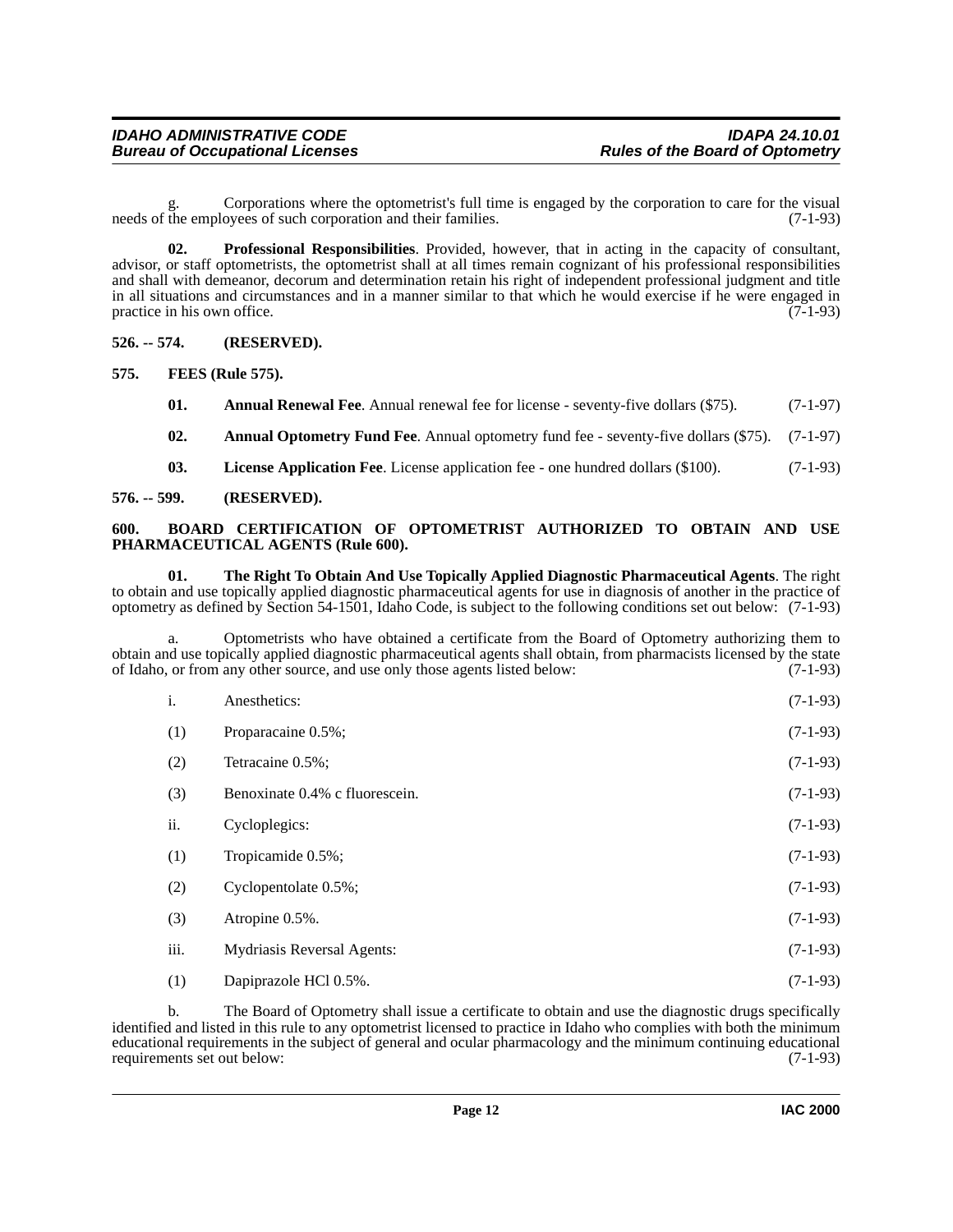i. Each optometrist certified to obtain and use topically applied pharmaceutical agents shall have completed courses totaling fifty-five (55) hours of actual classroom instruction in general and ocular pharmacology and emergency medical care given by an institution approved by the Council on Post Secondary Accreditation of the U.S. Department of Education or an instructor accredited and employed by such institution and which have been approved by the Board of Optometry. (7-1-93)

ii. Each optometrist certified to obtain and use topically applied pharmaceutical agents shall also have completed a refresher course in cardiopulmonary resuscitation (CPR), emergency medical care provided by the Emergency Medical Services Bureau, or equivalent program either approved or provided by the Board of Optometry, within a two (2) year period preceding issuance of the certificate by the Board of Optometry. (7-1-93)

iii. In order to maintain the certificate issued by the Board, each certified optometrist must complete a refresher course in emergency medical care described in Subsection 600.01.b.ii. above once during each two (2) year period following certification and shall list and describe the course attended and the dates of attendance upon a license renewal application form filed pursuant to Section 300. (7-1-93) license renewal application form filed pursuant to Section 300.

c. In order to implement this rule, the Board of Optometry may designate and approve courses of instruction given by those institutions or instructors described in Subsection 600.01.b.i. above which may be necessary to provide practicing optometrists who have received less than fifty-five (55) hours of actual classroom instruction in general and ocular pharmacology in optometry school with the opportunity to meet the requirements of this rule. (7-1-93) this rule.  $(7-1-93)$ 

<span id="page-12-3"></span>**02. The Right To Prescribe, Administer And Dispense Therapeutic Pharmaceutical Agents**. The right to prescribe, administer and dispense therapeutic pharmaceutical agents in the practice of optometry as defined<br>by Section 54-1501. Idaho Code, is subject to the following conditions set out below: (11-6-93) by Section 54-1501, Idaho Code, is subject to the following conditions set out below:

a. Optometrists who have obtained a certificate from the Board of Optometry authorizing them to prescribe, administer and dispense therapeutic pharmaceutical agents shall obtain, from pharmacists licensed by the State of Idaho, or from any other source, and use only those agents listed below: (11-6-93)

| $(7-1-97)$<br>All medications for use in the treatment of the human eye and/or eyelid. |
|----------------------------------------------------------------------------------------|
|----------------------------------------------------------------------------------------|

ii. All over-the-counter agents. (11-6-93)

iii. Such other therapeutic pharmaceutical agents as may be approved by the Board of Optometry.

 $(11-6-93)$ 

b. The Board of Optometry shall issue a certificate to prescribe, administer and dispense the therapeutic medications to any optometrist licensed to practice in Idaho who complies with Subsection 600.01 and both the minimum educational and clinical experience requirements in the subject of ocular pharmacology and therapeutics and the minimum continuing educational requirements set out below: (7-1-97)

i. Completion of a minimum of one hundred (100) hours of actual classroom and clinical instruction in ocular pharmacology and therapeutics courses given by an institution or organization approved by the Council on Post-Secondary Accreditation of the U.S. Department of Education, or an Instructor employed by such institution, which have been approved by the Board of Optometry. (7-1-93)

ii. Successful passage of the "Treatment and Management of Ocular Diseases" section of the optometrist examination approved by the International Association of Boards of Examiners in Optometry, Inc. (IAB). (11-6-93)

# <span id="page-12-0"></span>**601. -- 624. (RESERVED).**

# <span id="page-12-1"></span>**625. RULE MAKING HISTORY PRIOR TO JULY, 1993 (Rule 625).**

<span id="page-12-2"></span>As Amended July 30, 1978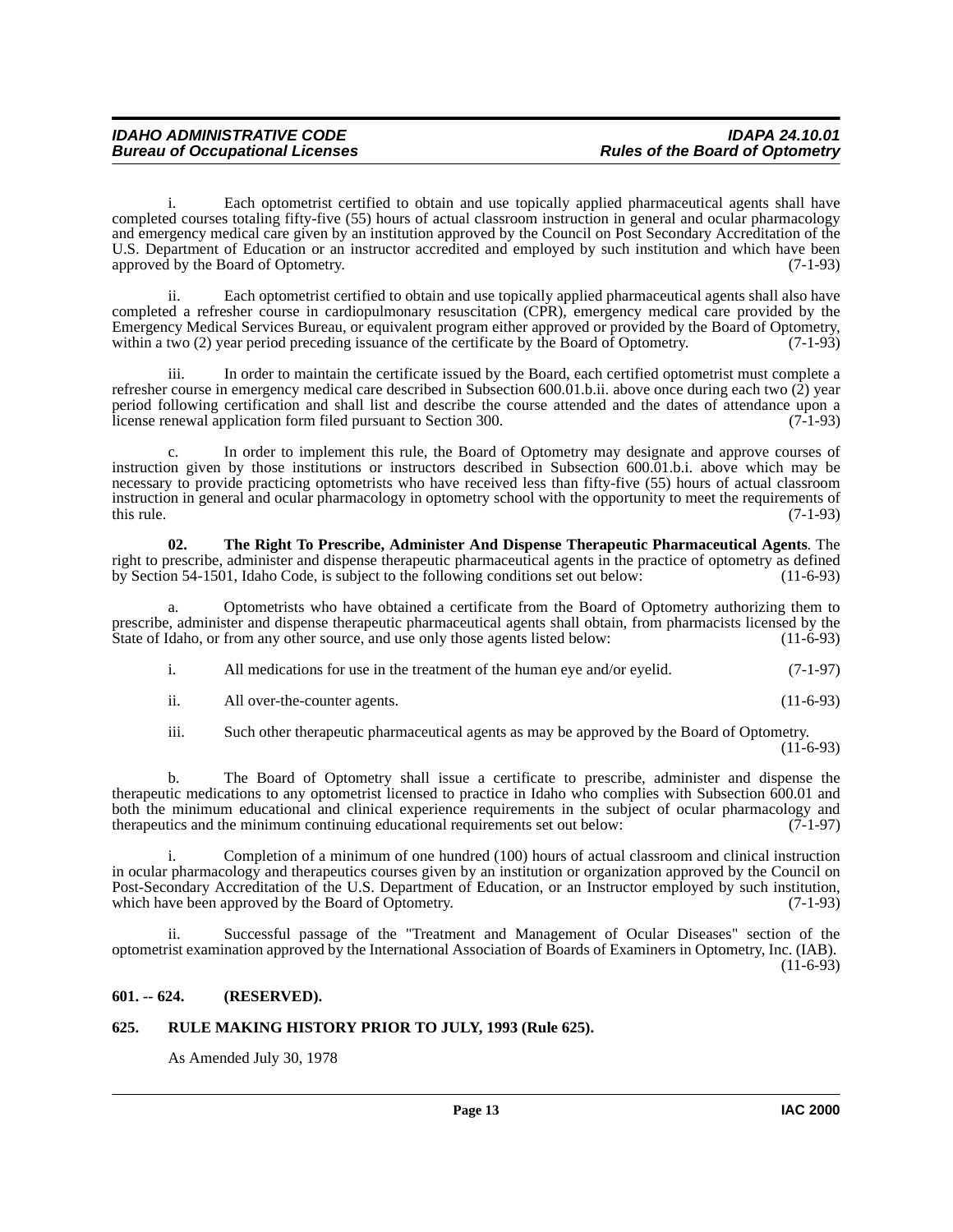#### *IDAHO ADMINISTRATIVE CODE IDAPA 24.10.01 Bureau of Occupational Licenses Rules of the Board of Optometry*

As Amended March 16, 1981 As Amended January 7, 1982 As Amended February 1, 1985 Effective February 20, 1985 As Amended March 13, 1987 Effective March 30, 1987 Subsection 600.02. Adopted Emergency Effective September 1, 1987 Readopted January 11, 1988 Adopted by Emergency February 25, 1991, Effective March 18, l99l As Amended February 21, 1992 Effective March 12, 1992 (7-1-93)

<span id="page-13-0"></span>**626. -- 999. (RESERVED).**